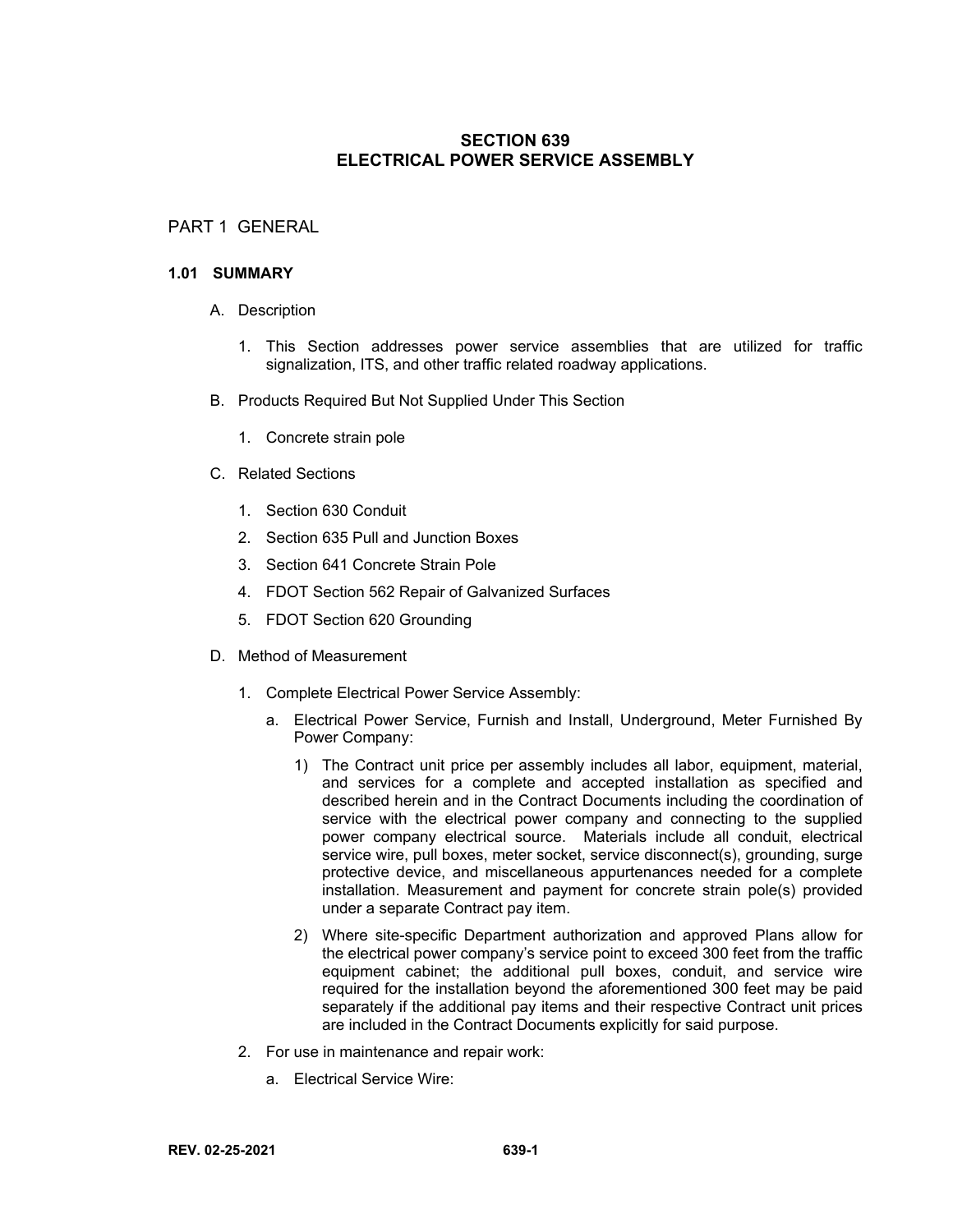- 1) The Contract unit price per foot of electrical service wire, furnished and installed, will include furnishing all materials and hardware as specified in the Contract Documents, and all labor, equipment, and miscellaneous materials necessary for a complete and accepted installation. Payment for Electrical Service Wire is based upon the distance of the cable run and includes payment for all conductors used in the run.
- b. Electrical Service Disconnect:
	- 1) The Contract unit price each for electrical service disconnect, furnished and installed, will include furnishing all materials and hardware as specified in the Contract Documents, and all labor, equipment, and miscellaneous materials necessary for a complete and accepted installation.
- E. Basis of Payment
	- 1. Prices and payments will be full compensation for all work specified in this Section.

| 2.        | Payment will be made under:                                                            |      |
|-----------|----------------------------------------------------------------------------------------|------|
| Item No.  | Description                                                                            | Unit |
| 639-1-121 | Electrical Power Service, F&I, Underground, Meter<br><b>Furnished By Power Company</b> | AS   |
|           | (For use in maintenance and repair work)                                               |      |
| 639-2-1   | <b>Electrical Service Wire</b>                                                         | ΙF   |
| 639-3-11  | Electrical Service Disconnect, F&I, Pole Mount                                         | FА   |

## **1.02 SYSTEM DESCRIPTION**

- A. Design Requirements
	- 1. Provide a single concrete strain pole with service disconnect and meter socket in the right-of-way at a readily accessible location nearest the point of entrance of the conductors into the traffic equipment cabinet, typically within 15 feet of the cabinet.
	- 2. Locate the electrical power company service point as close as possible to the traffic equipment cabinet at a distance not to exceed 300 feet from the cabinet.
	- 3. A service point location that is greater than 300 feet from the cabinet requires written Department authorization and is subject to additional requirements including increasing the size of the conductors and placing a second pole and disconnect near the service point. When two disconnects are required, the pole closest to the service point will support the main disconnect and the meter socket.
	- 4. Voltage drop in feeder or branch circuits must not exceed three percent and the total combined voltage drop for the entire circuit must be less than five percent. When the distance from the service point and the controller is greater than 300 feet, increase the conductor size accordingly to maintain the permissible voltage drop.
	- 5. A written request for authorization for a service point location greater than 300 feet from the traffic equipment cabinet must include:
		- a. A statement of what is being requested with a reference to or a quote of the specific requirement(s) aimed to address;
		- b. Engineering rationale explaining why it is not possible to meet the requirement(s) and documentation of the effort to comply;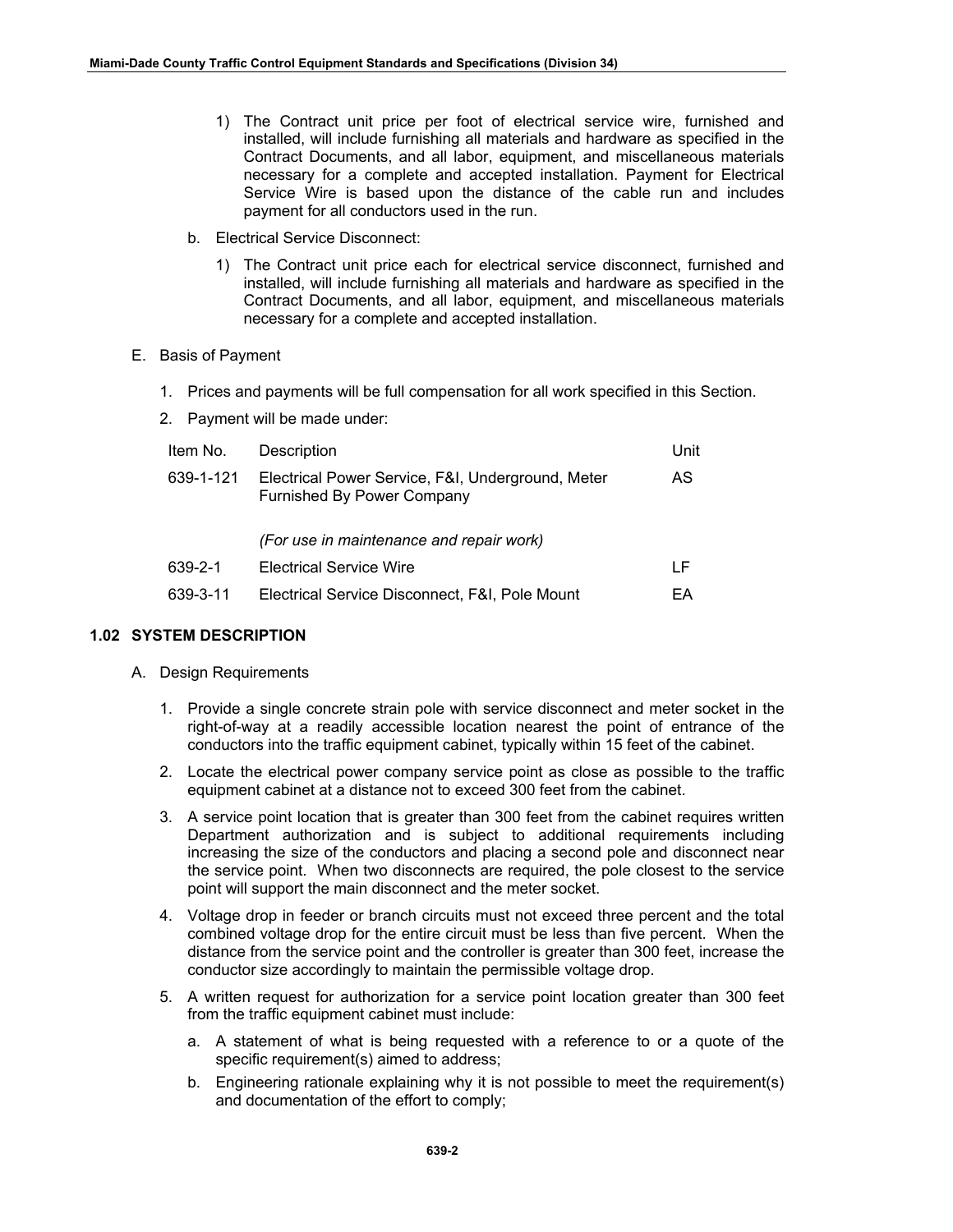- c. Proposed engineered alternative(s), solution(s), or modifications including increasing the size of the conductors to meet voltage drop requirements; and
- d. Supporting documents including voltage drop calculations, signed and sealed by a State of Florida licensed Professional Engineer, for each traffic equipment controller whose service point is located at more than 300 feet away. For voltage drop calculations, assume a load of 12 amp for a typical intersection and 6 amp for an isolated traffic control device, unless a larger design amperage is needed for a site-specific design loading.
- 6. Locate pull boxes so that no conduit runs exceed 250 feet in length.
- 7. Provide bonding, grounding, and lightning protection pursuant to FDOT Section 620.

# PART 2 PRODUCTS

#### **2.01 MATERIALS**

- A. Electrical Conduit: Use conduit meeting the requirements of Section 630. Meet the requirements of FDOT Section 562 for coating all field cut and threaded galvanized pipe.
	- 1. Rigid Steel Conduit: Conduit and fittings must meet the requirements of UL 6 and shall be hot dip galvanized. Each section of conduit must bear the UL label.
	- 2. Rigid Nonmetallic Conduit: Use Schedule 40 nonmetallic conduit except where accompanying details call out for Schedule 80. Conduit and fittings must be polyvinyl chloride heavy wall meeting the requirements of UL 651. Each section of conduit must bear the UL label.
- B. Electrical Service Wire:
	- 1. All cables must be single conductor, minimum No. 6 AWG stranded copper wire, Type RHW-2 with cross-linked polyethylene (XLPE) high heat-resistant, water-resistant insulation rated at 600 V in dry and wet condition.
- C. Meter Socket: Meter socket must be aluminum, Florida Power and Light listed Category 3/3a with isolated neutral, Landis & Gyr./Talon 41405-025F or approved equal.
- D. Service Disconnect:
	- 1. Enclosure (Cabinet): Use stainless steel enclosure conforming to National Electrical Manufacturers Association (NEMA) Standards for Type 4X that is approved and listed in the TSSQPL. Ensure that the inside dimensions meet NEC requirements.
	- 2. Circuit Breaker: Use a manually resettable circuit breaker which has a current rating above the current rating of the circuit breaker to which electrical power is provided. Do not use less than a 40A circuit breaker.
	- 3. Surge Protective Device: Use a lightning arrester rated for a maximum permissible line to ground voltage of 175 VAC.
	- 4. Attachment Hardware: Use attachment hardware that meets the requirements of Section 600.

PART 3 EXECUTION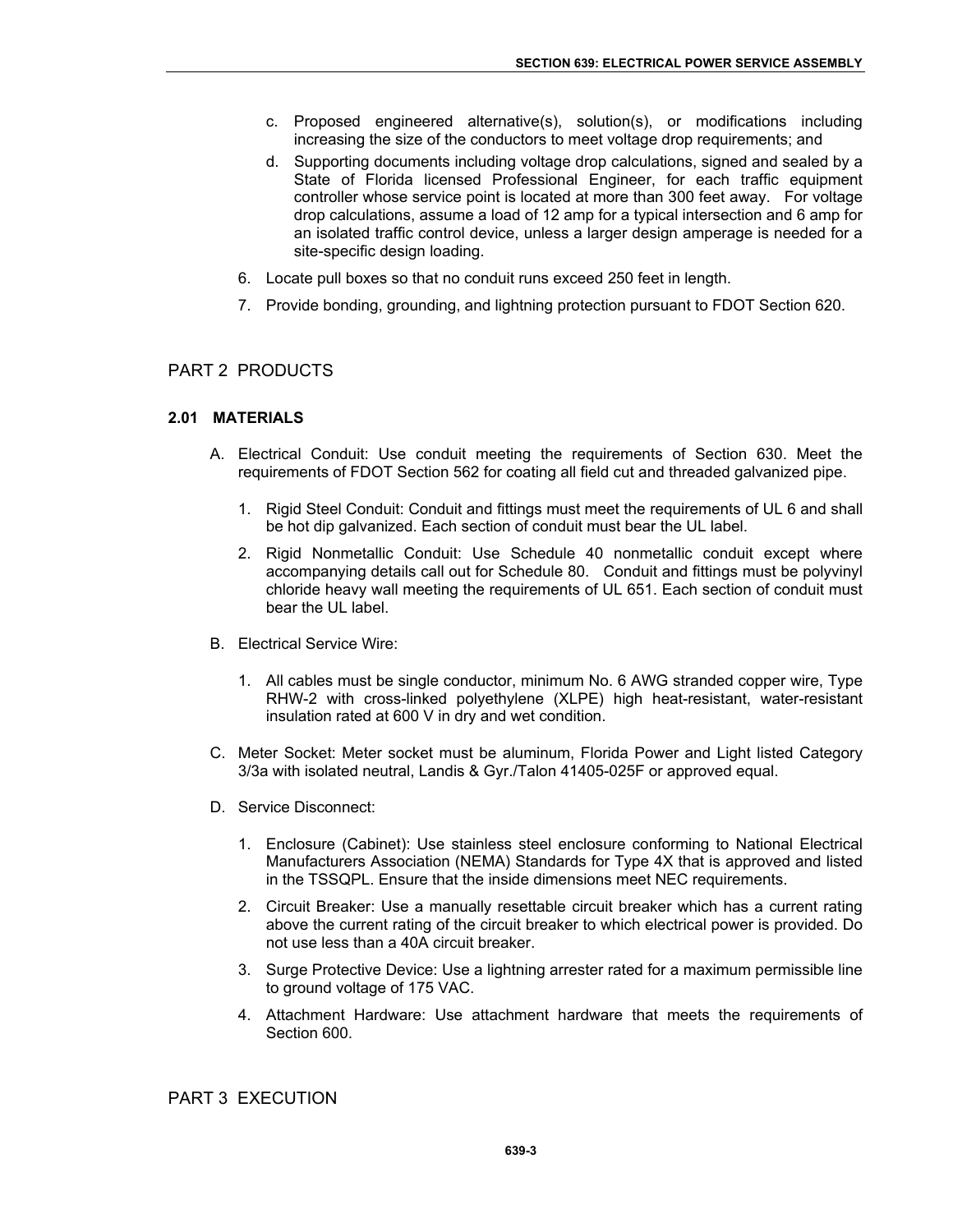## **3.01 INSTALLATION**

- A. General: Meet the following requirements for the installation of individual components of the electrical power service assembly:
	- 1. Use extreme care and caution in the installation of all components of the electrical power service assembly.
	- 2. Follow installation procedures recommended by NEC and National Electrical Safety Code (NESC).
	- 3. Consider the location of electrical power service point as shown in the Plans to be approximate, and coordinate with the appropriate electrical power company authority to determine the exact locations of each service point.
- B. Provide a 2 inch PVC conduit with a minimum 24 inch bending radius between the "Electric" pull box and the power company pole to provide for their installation of the DPX cable. Stub up next to the pole at 6 inches above final grade.
- C. Conduit: Securely attach all conduits to the pole or cabinet with a maximum distance of three feet between conduit attachment hardware.
- D. Electrical Service Wire:
	- 1. Install the electrical service wire in a manner which will ensure that damage to the installation will not occur.
	- 2. Service wire must be continuously run wire. Splices are not permitted.
	- 3. Ensure that the service wire is of sufficient length after installation in the conduit to provide for attachment to the power company service and for termination within the cabinet for which power is required.
- E. Meter Socket: Securely fasten the meter base to the pole. Install pole mounted meter bases at a minimum height of 5-1/2 feet above grade when measured from the center of the meter ring.
- F. Service Disconnect:
	- 1. Securely fasten the service disconnect to the pole, and electrically position the service disconnect between the service meter and the traffic control device cabinet to which electrical service is being supplied.
	- 2. Install pole mounted service disconnects a minimum of 8 feet above grade when measured from the bottom of the disconnect.

# END OF SECTION 639

(DETAILS ATTACHED AS SHEET 639-5)